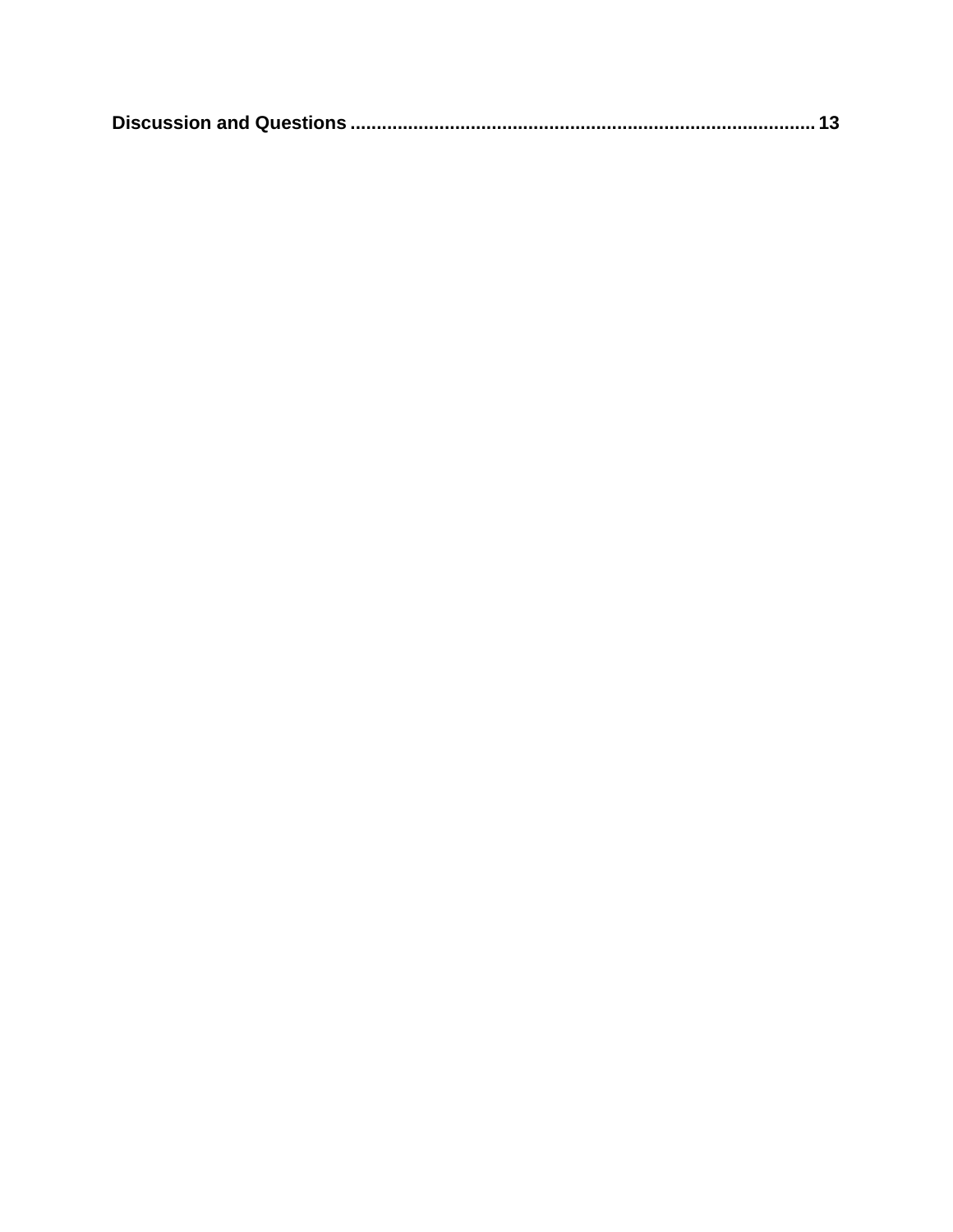## **OPENING REMARKS**

Dr. John Sullivan, ACVFA Chair, welcomed attendees and introduced Jack Galbraith, President and CEO of the Catholic Medical Mission Board and the newest member of ACVFA. ACVFA has been working on recommendations to the Administrator regarding the Foreign Assistance Framework. The Democracy and Governance and Economic Growth case studies, which give examples of how democracy is linked to economic growth, have been published and are on the ACVFA Web page. One item of particular importance to USAID and to the Administrator is the effort to develop a better outreach capability, to inform the public and build support for U.S. foreign assistance. To that end ACVFA formed the Public Outreach Subcommittee, co-chaired by Paul Clark, Principal of Paul Clark Communications, and Sig Rogich, Principal of the Rogich Communications Group. Its other members are Deborah Benson, ACVFA Member and Vice President of Media and Government Relations for Operation Blessing; Craig Charney, President of Charney Research; Mike Kiernan, Senior Director of Media and Communications for Save the Children; Mike McCurry, Principal of Public Strategies Washington, Inc.; William Reese, ACVFA Member and President and CEO of the International Youth Foundation; Johanna Schneider, ACVFA Member and Executive Director of External Relations for the Business Roundtable; Robert Alton Tappan, President of Weber Merritt Public Affairs; and Ellen Yount, Senior Associate and Chief Information Officer for Management Systems International. The Subcommittee has drafted an initial set of recommendations.

## **ACVFA SUBCOMMITTEE ON PUBLIC OUTREACH RECOMMENDATIONS**

#### **Paul Clark,** *Principal, Paul Clark Communications, and Co-Chair, ACVFA Subcommittee on Public Outreach*

Mr. Clark thanked the Administrator for her support and help as the subcommittee drafted its report; Jocelyn Rowe, ACVFA's Executive Director, for organizing their work; interns Rachel George and Amanda Pope; and the staff of USAID's Legislative and Public Affairs Bureau for talking frankly to the subcommittee about the bureau's successes and problems. He also thanked all the members of the subcommittee.

The world is shrinking. News cycles run 24 hours a day: if something happens anywhere in the world, it is instantly on the news. At the same time, the world is seeing the rise of new economic powers like India and China, and of nonstate, ideologically based security threats. In this changing world, public outreach is increasing in importance. USAID must understand that as important as its programs are, perceptions matter just as much. If USAID does good works and no one knows about them, or conversely if people think that the Agency is doing too much or spending too much money, then it hasn't accomplished what it could.

Research has shown that Americans' perceptions of foreign aid are mostly incorrect. Most Americans believe that 40 percent of the U.S. budget goes to foreign assistance. Perhaps as a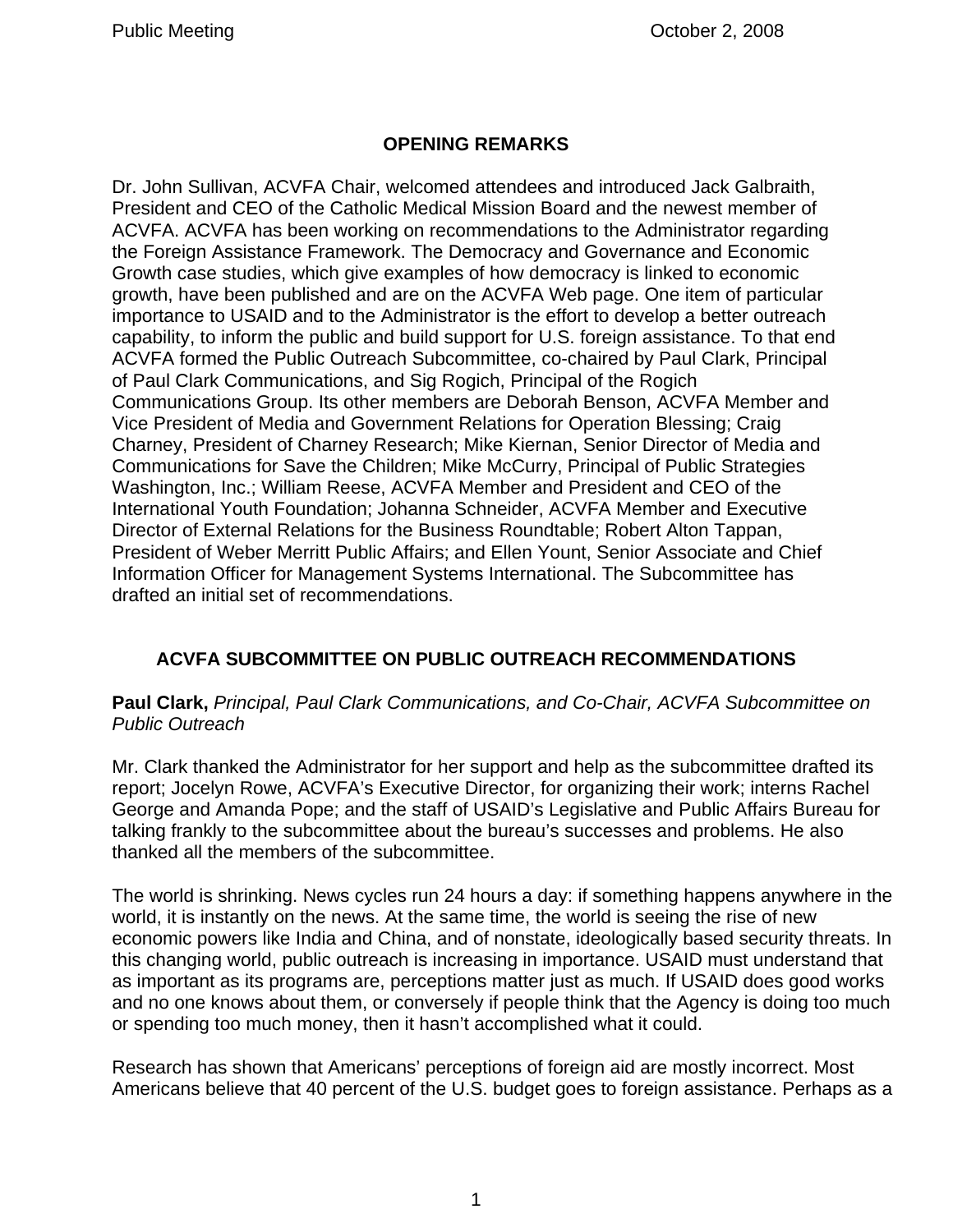result, two-thirds want to reduce the amount of money going to foreign aid. A recent survey by the Gates Foundation shows that two-thirds of Americans have no opinion on whether or not foreign aid has been effective, and only one in five believes that the most needy people in the world are receiving aid.

Recipients' knowledge of U.S. assistance isn't much more accurate. In a 2004 survey, college-educated Egyptians and Indonesians estimated that over the previous ten years, U.S. aid to their countries had totaled a couple of million dollars. In fact, the United States provided \$7 billion to Egypt and \$1 billion to Indonesia over that period. That gap between perception and reality has a definite effect on opinions. Surveys conducted in Indonesia in 2006 showed a direct correlation between awareness of U.S. foreign assistance and favorable views of the United States.

The subcommittee's conclusion, therefore, is that USAID must take a more strategic and proactive approach to communications, both at home and abroad. In particular, the subcommittee recommends the following strategies:

- Start by convincing USAID's own leaders that communications are important.
- Build upon existing strengths, notably USAID's strong partnerships with nongovernmental organizations (NGOs) and private voluntary organizations (PVOs).
- Be more proactive and less reactive in dealings with the media. Press releases are the worst possible type of communications, and if communications staff members are receiving phone calls and not initiating them, they are not communicating effectively.
- Expand USAID's own communications staff. Perhaps half a dozen people in the Agency handle communications, working with a total budget of \$1.7 million. Worse, those six people don't actually work for USAID but for the State Department, which has its own priorities and problems.
- Do more polling, and better polling. Without polling and focus-group testing, the Agency will never be able to measure the results of its communications efforts.
- Overseas, use local firms for communications and polling to avoid cultural and jargon problems.
- Train communicators. Communications is a skill like any other, and not an easy one to learn.
- Institutionalize the Development Outreach and Communications (DOCs) program as one of the most important venues for this training.
- Put human faces to communications outreach. Use local celebrities and avoid data and jargon.
- Provide adequate resources, especially for communications with Congress. Above all, Members of Congress want not to be surprised—they want to be informed in advance. Unfortunately, today communications with Congress is so understaffed as to be almost negligible.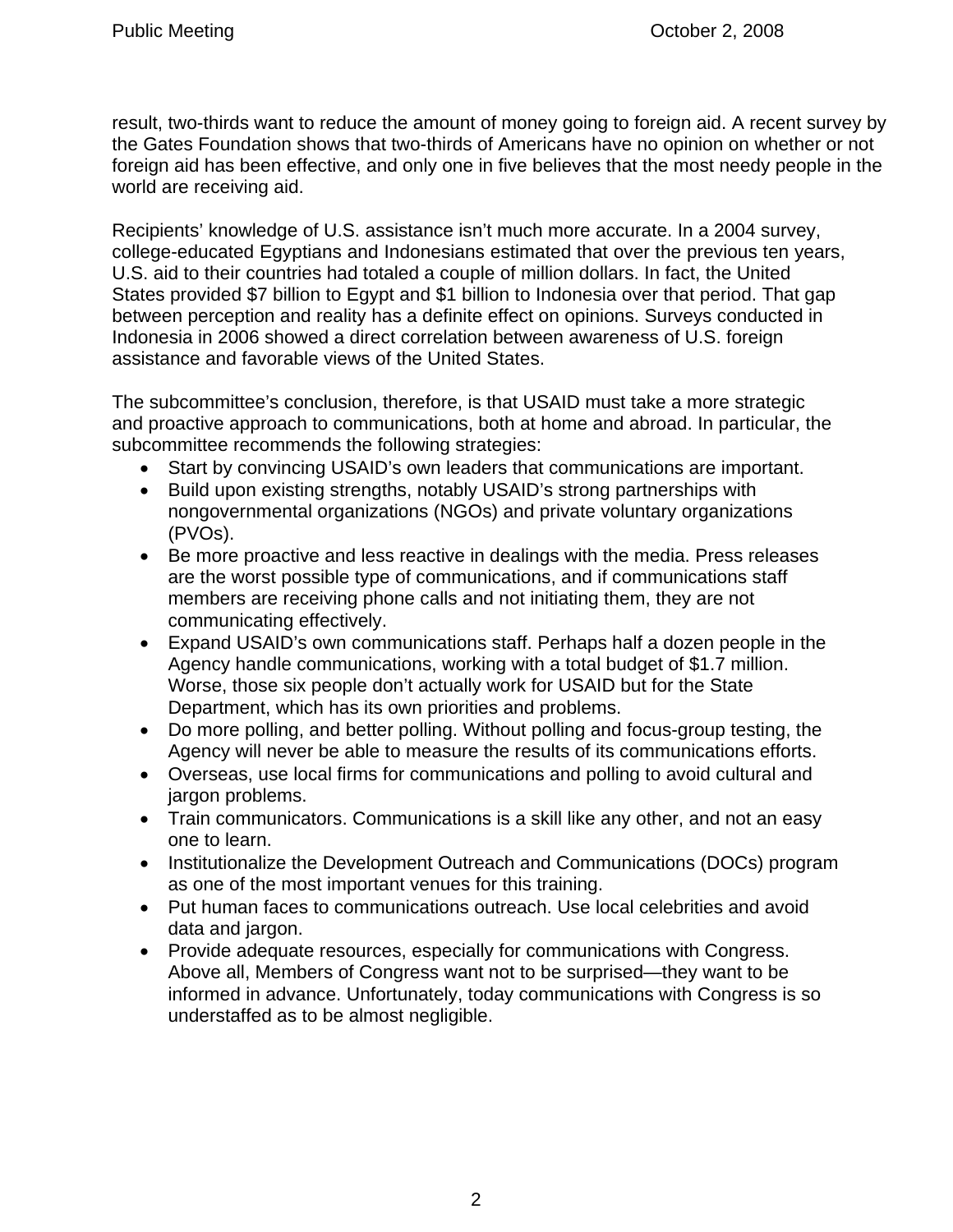**Respondent: Kristin Lord,** *Fellow in Foreign Policy Studies and the Project on U.S. Relations with the Islamic World, Brookings Institution*

Communications and public outreach are a serious and important part of USAID activities. Domestically, Americans need and deserve to know how their tax dollars are spent and what impact that investment has on the health and well-being of people around the world. They also need to understand how this investment serves global humanitarian interests and American national security and economic interests. Unfortunately, today Americans do not understand the level or focus of our country's foreign-assistance programs. Addressing the mismatch between perception and reality will serve a valuable purpose.

Internationally, public outreach also may advance development objectives, by spreading important information, encouraging citizens to work cooperatively with USAID and its partners, and giving people a more accurate view of how America is engaging with their country. This can lead to a more conducive climate for development work and advance national security and economic interests.

A few points of constructive criticism on the subcommittee's draft:

First, the subcommittee might more carefully delineate the various goals, audiences, and methods of public outreach. Though the current paper emphasizes similarities in the messages and means of communicating with domestic and foreign audiences, there are also some very important differences. What Americans see and hear in messages is not necessarily the same as what people from other systems and cultures hear. Even the most experienced communications professionals can be surprised at how messages they thought would be effective are in fact received.

Also, the means of reaching domestic and various kinds of foreign audiences must be quite different. For example, the paper calls for greater use of new communication tools such as social-networking technologies. That's a laudable goal not just in the West, but also in a country such as Egypt, now the home of the third-greatest number of Facebook users in the world. But at the same time we should remember that young Egyptians use Facebook, not all Egyptians, and in the rest of Africa very few people use social-networking technologies at all. In the rest of Africa radio may be a more effective communications tool. And even though newspapers may be suffering in North America, they are booming in India. In short, communications with foreign audiences must be carefully tailored.

Similarly, the paper calls for the continued use of celebrities to attract positive attention, a tried and true method of communication. But as Paul Clark noted, the celebrities must be carefully chosen. A Hollywood celebrity may not be as appropriate as someone who looks and sounds like the audience a particular USAID program is trying to reach.

Second, effective public outreach, especially overseas, requires much more study. Though the data available are useful, they are not sufficient to draw conclusions about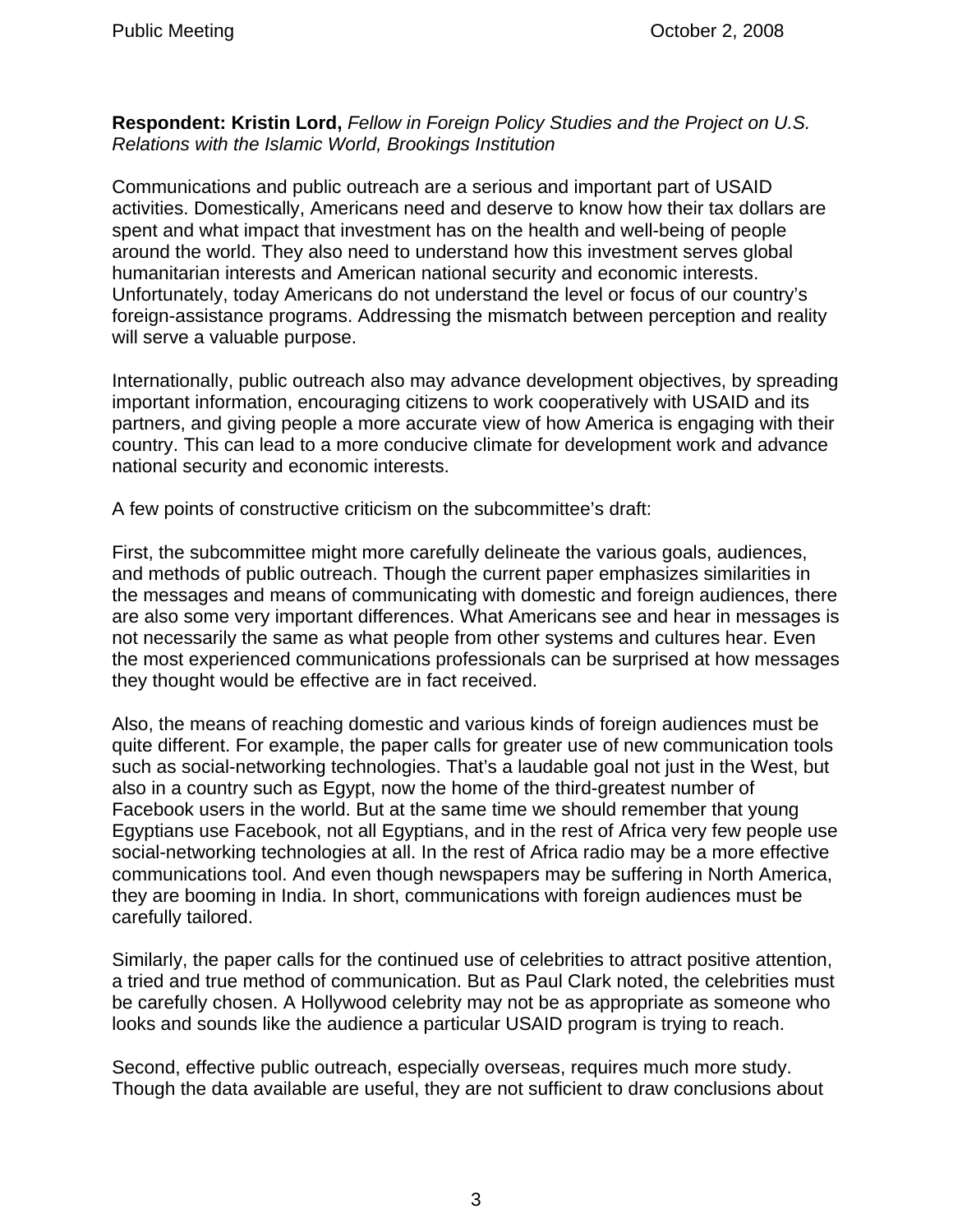which efforts are effective and which are not. Anecdotal evidence suggests that disaster relief assistance is interpreted very differently than, for example, long-term educational assistance or infrastructure assistance. Along the same lines, research is needed to define what types of communication are most effective, under what circumstances foreign assistance leads to positive changes in public opinion, and for how long those changes endure. A dramatic effort like the humanitarian relief following the earthquakes in Pakistan can cause a positive change in public opinion, but that change subsides in a few months.

Third, the paper should rank the objectives of public outreach in order of priority and determine which strategies and tactics will best accomplish the more important objectives. It should also recognize that there may be tensions among objectives. For example, if one goal of a program is to bolster a struggling allied government, publicizing U.S. assistance may actually undermine that goal. If the goal is to encourage skeptical populations to immunize their children against polio, one might not want to publicize either the United States' or the national government's role. Conversely, if the goal is to promote positive opinions about America, then one wouldn't want to limit communications just to USAID programs but publicize all the other beneficial charitable and development programs undertaken by Americans.

Finally, we know very little about the effect of foreign assistance on public opinion at all. It seems intuitively correct that if we do something good for people and they know about it, they will feel more positively about us. But social science research suggests that the reality may be more complex. According to social psychologists, giving creates a social relationship between givers and recipients in which the former are placed in a position of superiority. That's why gift exchange is such an important part of most cultures. You give a gift to someone and they give you one back: that reciprocity underscores your equal footing. When the reciprocity breaks down recipients sometimes develop not gratitude but actual hostility.

There's clearly no direct correlation between foreign assistance and positive opinions about the United States. If there were, Egyptians would be the most America-loving country in the world. On the other hand, certainly some development work does engender positive opinion. We need to understand this relationship much better, and should be careful about jumping to conclusions about the likely impact of our outreach.

It is worth remembering that everything USAID and its partners and workers do is part of its message. People do not distinguish between official public service announcements from USAID and their own observations about how aid workers behave, where they live, what kind of cars they drive, how they spend their time, who they work with, who they don't work with. USAID activities communicate all the time in ways that are intended or not intended, accurately perceived or not accurately perceived. Though public outreach is important, if USAID spends too much money or effort on outreach, people may actually question its priorities.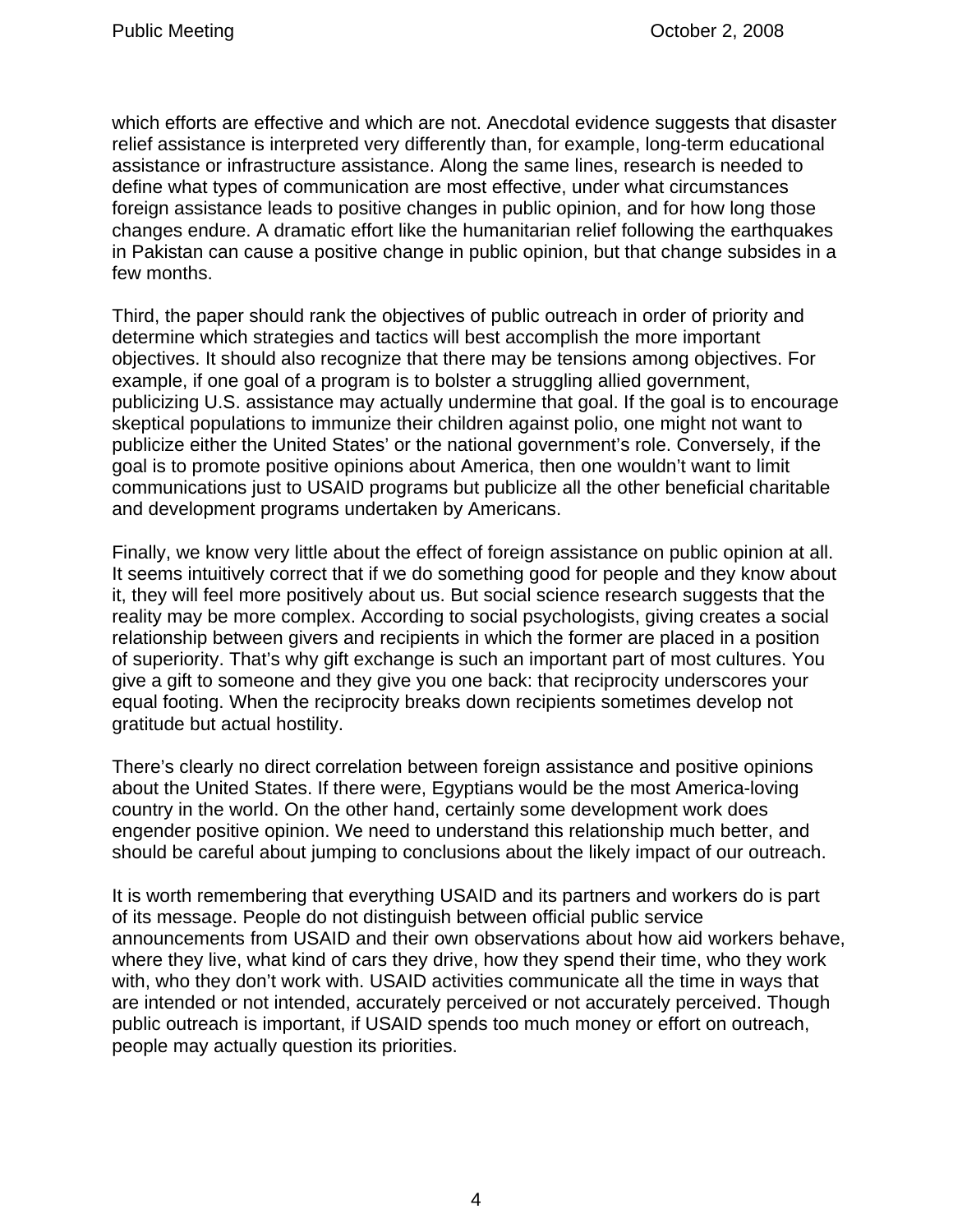## **Discussion and Questions**

Panelists:

**Robert Tappan,** *President, Weber Merritt Public Affairs, and Member, ACVFA Subcommittee on Public Outreach*  **Craig Charney,** *President, Charney Research, and Member, ACVFA Subcommittee on Public Outreach*  **Ellen Yount,** *Senior Associate and Chief Information Officer, Management Systems International, and Member, ACVFA Subcommittee on Public Outreach*  **William Reese,** *ACVFA Member, President and CEO, International Youth Foundation, and Member, ACVFA Subcommittee on Public Outreach*  **Deborah Benson,** *ACVFA Member, Vice President of Media and Government Relations, Operation Blessing, and Member, ACVFA Subcommittee on Public Outreach*  **Mike Kiernan,** *Senior Director, Media and Communications, Save the Children, and Member, ACVFA Subcommittee on Public Outreach* 

**Mr. Charney** said that much of what Kristin Lord said is valuable and he would endorse her call for the collection of more data on the impact of communications programs. But a little bit more is known about the nature of communications than her remarks might have suggested. One of the key things we do understand is that what matters is not just communications at a given moment but the flow of communications. Humanitarian assistance has a fading impact on public opinion partly because it's a momentary thing supported by free media exposure that is not sustained. One of the most remarkable exceptions to that pattern occurred in Indonesia where after the humanitarian crisis of December 2004, USAID launched a communications program to publicize aid efforts, which lasted through most of 2005 in Indonesia's five big cities. During most of 2005, America's image as a whole was relatively positive in Indonesia. The communications program went off the air in December of 2005 and by April of 2006 America's stock in Indonesia had nosedived.

If USAID does not push its own messages in earned media, in paid media, through the actions of private and voluntary partners, then other messages will fill the vacuum. Those messages include images of America as the dealer of death, destruction, and domination.

The series of case studies that includes that Indonesian example also examined USAID's communications efforts in Lebanon, Bosnia, and various other countries. Those studies showed a correlation not just between a communications effort and the image of USAID, but between the image of USAID and the image of the United States. Promoting American overseas efforts does help. Likewise, as Kristin Lord said, there is no reason to focus only on American official development assistance. PVOs represent important facets of American aid that should also be explained.

**Ms. Yount** said that the subcommittee agreed unanimously about the need for more polling. In the last four years USAID has conducted polls in only ten countries. That is not to say that USAID alone has to bring resources to the table. For example, the State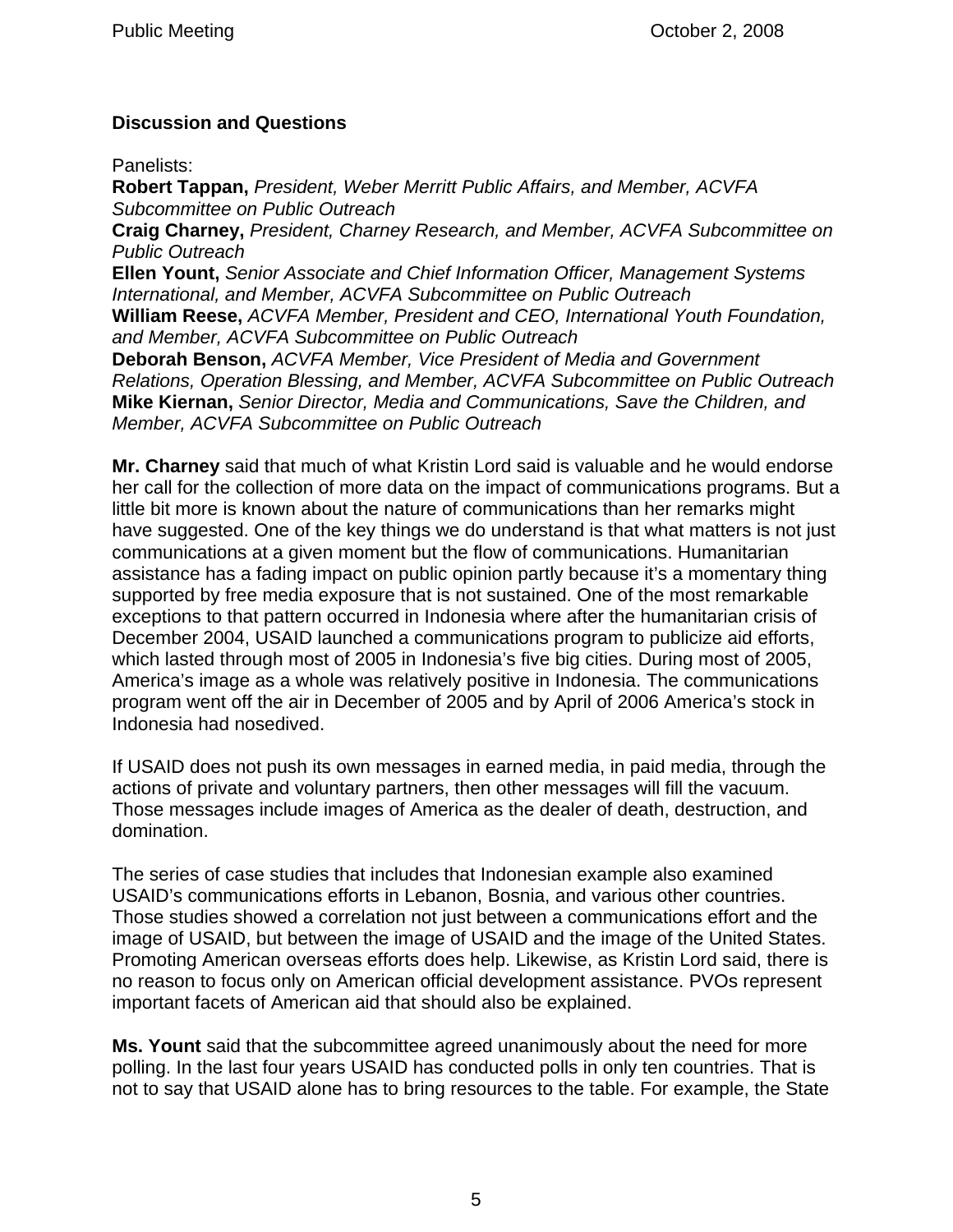Department's research arm does polling continuously. But the State Department does not ask questions about foreign aid consistently; its questions have been much more focused on U.S. foreign policy.

**Mr. Clark** noted that the report does not address various proposals to reorganize USAID or grant the Agency cabinet status.

**Sam Worthington,** ACVFA Member, observed that in many ways the U.S. international nonprofit community has been the face of effective development to the American people. The organizations in the InterAction community together probably spend \$500 million a year in fundraising messages aimed at the American people. Some organizations have communications budgets in the range of \$50 million a year and conduct thousands of focus groups. Since USAID's communication budget is so much smaller than some of its larger NGO partners, he asked, how can the Agency work best with this community?

**Mr. Kiernan** responded that the NGO community and USAID alike are much more aware of the importance of branding than they were even five years ago. Interestingly, in the field branding is not necessarily a good thing. When Save the Children responded to the humanitarian crisis in Burma, in some areas the local authorities wanted to see the organization's brand, and in other areas they didn't. Both USAID and the NGO community need to be much more creative and flexible in how they use their brands. He also noted that USAID never has coordinated its messages with the NGO community. NGOs are in a branding war at the moment, among themselves and with USAID, and that must stop.

**Ms. Yount** added that that was why it was so important to have communications professionals in the field speaking for USAID. For many years there was only one individual authorized to speak for the U.S. government apart from the ambassador, which was not effective. Many State Department officers don't understand development and can't speak for it.

**Ms. Benson** said that USAID should emphasize its partnerships with other entities including well-known NGOs, universities, and other government agencies—in its communications with Americans.

**Mr. Worthington** noted that one of the key lessons USAID has learned is that development education is one of the best ways to reach the American people. He asked whether the subcommittee had considered some of the successful European models for development education.

**Ms. Yount** said that the subcommittee did consider development education, though not in a historical context. This portion of USAID's funding is abysmally low at present, perhaps \$25,000 or \$50,000. Other international development agencies have much more robust programs at the primary, secondary, and university level. Given the Agency's relationship with universities across the country, that's one area that could definitely see improvement.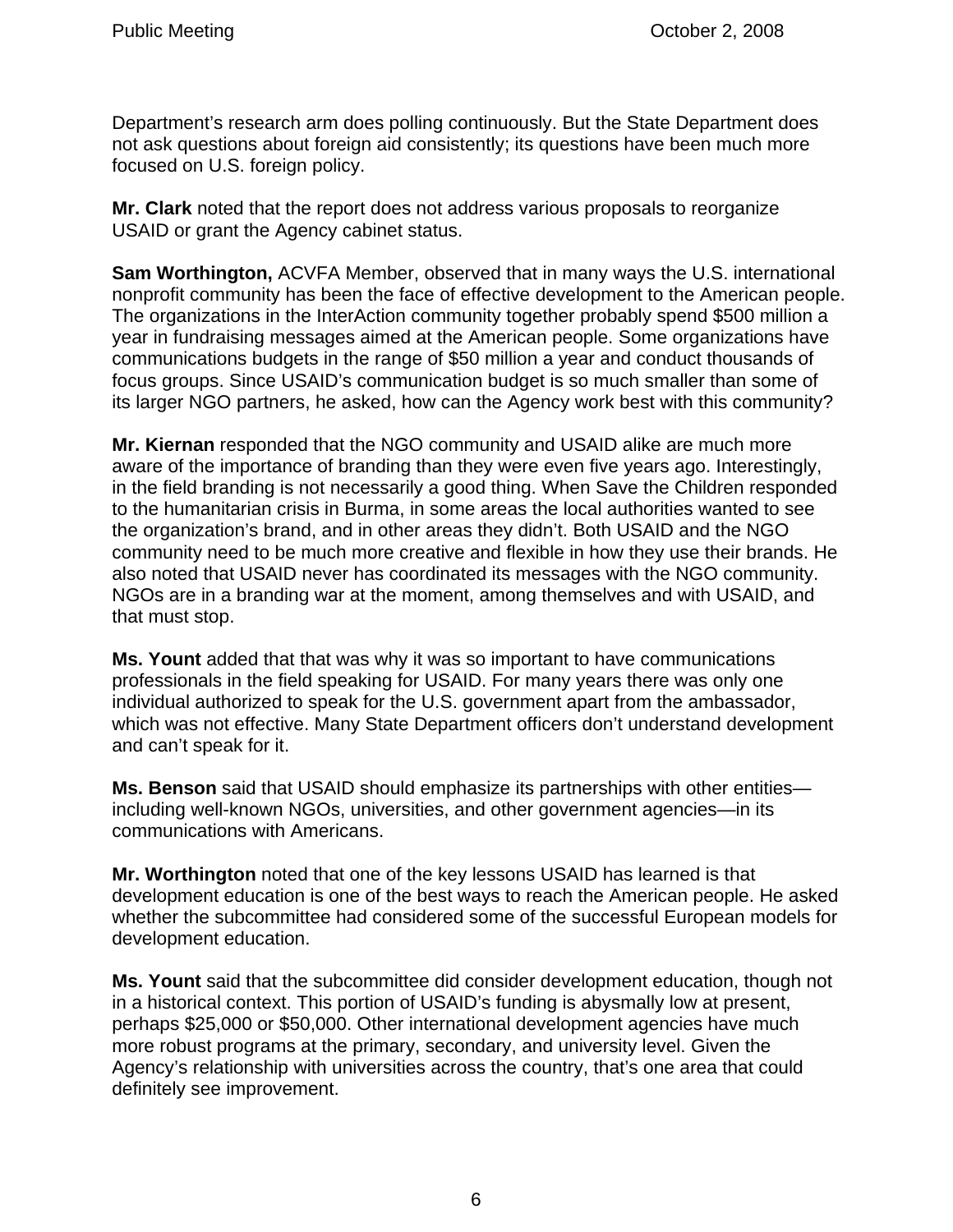**Judith Hermanson,** ACVFA Member, asked how USAID should incorporate the idea of reciprocity Ms. Lord mentioned into its messages.

**Mr. Tappan** said that in part it required using language carefully, talking in terms of true partnership.

**Mr. Charney** said it was possible to overstate the potential negative consequences of foreign aid. In focus groups, people in Muslim countries that are today hostile to the United States have very positive recollections of getting food assistance from USAID, for example, or studying at USAID libraries. But today USAID projects have become much less visible. USAID is helping the Egyptian government overhaul the Cairo sewers, and the Egyptian public doesn't know about it. But they know that the Japanese built them an opera house. Likewise, no one in Indonesia knew that the United States provided \$75 million to help with that nation's first direct elections in 2004, but everyone knew that the Japanese provided the ballot boxes because the rising sun was there on the bottom.

On the other hand, the right language is very important. Mr. Charney said his group had tested two alternative messages: The first said, "We are helping you, we want to see you develop because you are helping to fight the war on terror." That message was very unpopular. The second focused on the idea of respectful partnerships, saying, "You are the forces of change and we are going to help you because it's in our interest as well as yours." People were much more open to that message.

That was also the message that worked best in the United States. USAID can't have a message of partnership abroad while using a domestic message that says, "We've got to give money to these people so they don't fly airplanes into our tall buildings."

**Ms. Yount** noted that in every country where USAID has worked on an integrated, paid media campaign, the Agency has tried to test its messages with focus groups and polling. But that requires resources, and in many cases USAID has been hamstrung by the lack of them.

**Ms. Lord** agreed in general that if people are more aware of foreign assistance, they will feel more positively toward the United States. But the public diplomacy world, for example, often assumes that all one has to do is to let people know all the good things the United States is doing for them. That kind of mindset leads to messages that don't emphasize partnership and empowerment, and those messages are more likely to lead to bad outcomes.

**Elise Fiber Smith,** ACVFA Member, asked how USAID could take big issues like the food crisis and organize its messages around them to make an impact.

**Mr. Kiernan** said that one of the key things to understand is that USAID can't describe everything it does or NGOs do. The Agency needs to pick one or two signature activities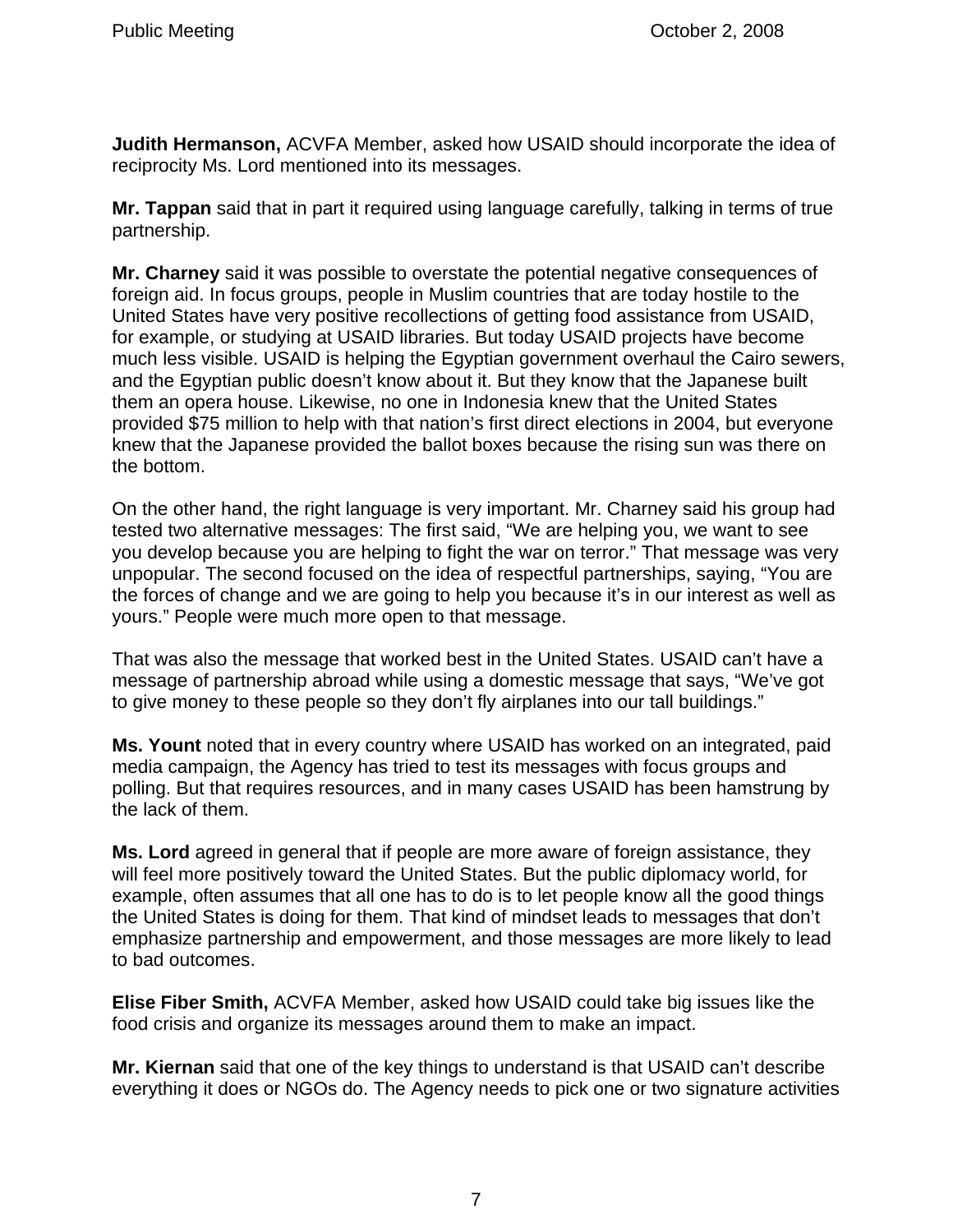that reach people's heads and hearts. For example, helping girls attend school can be a powerful story. USAID can also argue that it is an innovator: it frequently goes to areas where others fear to tread, sets up programs, and watches as others follow. Finally, in terms of "reciprocity," USAID has a huge program training community health workers to save the lives of children under five throughout the world. It's a highly successful program, and those community health workers should be celebrated as an example of true reciprocity: USAID is providing the training, but they are doing the work.

**Corey Griffin,** ACVFA Member, wondered why no one had yet mentioned the appropriations constraints on USAID's messaging to the American public. He also said that while USAID's communications team at USAID is small, it is nimble, and has been very impressive in announcing public-private partnerships.

**Ted Weihe,** ACVFA Member, said that there were in fact no prohibitions preventing USAID from delivering messages to the public, so long as they were "not propaganda." USAID has in the past tried various types of communications, on its own and with partners, but there hasn't been much discussion of those experiences.

**Ms. Yount** added that it was a common misperception that USAID is subject to the Smith-Mundt Act, which prohibits the State Department from propagandizing in the United States. USAID is not subject to the same provision, according to the USAID general counsel's office.

**Queen Mother Dr. Delois Blakely,** Community Mayor of Harlem, asked how USAID is communicating to leaders around the world what it is doing in their countries. Is the Agency meeting their needs in its communications or its own needs? She said it was important to build consensus from the bottom up, reaching out to civil society.

**Dustin Tinkley,** graduate student in political science, Princeton University, said that other aid agencies around the world, notably Norway's, have been conducting this kind of outreach and research into the results for many years. He asked how the subcommittee has drawn on their experience. He noted that various groups of people in the United States may be more or less receptive to messages about foreign aid and asked whether the subcommittee had considered the prospect of microtargeting. Finally, he asked what does the subcommittee hope to convince people to do once they know more about U.S. foreign aid.

**Mr. Tappan** said that the goal is to convince Americans to support rather than oppose legislators who appropriate funds for foreign aid.

**Mr. Charney** said that the question of objectives is a good one. Domestically, the goal has to be a better-informed public whose preferences are better reflected in public policy. Those preferences are poorly reflected at present, but they are also ill-informed. When it comes to foreign audiences, there are several objectives, not all of which will coincide with other foreign-policy aims. One objective might simply be to communicate about programs so that people know why health inspectors or vaccination teams are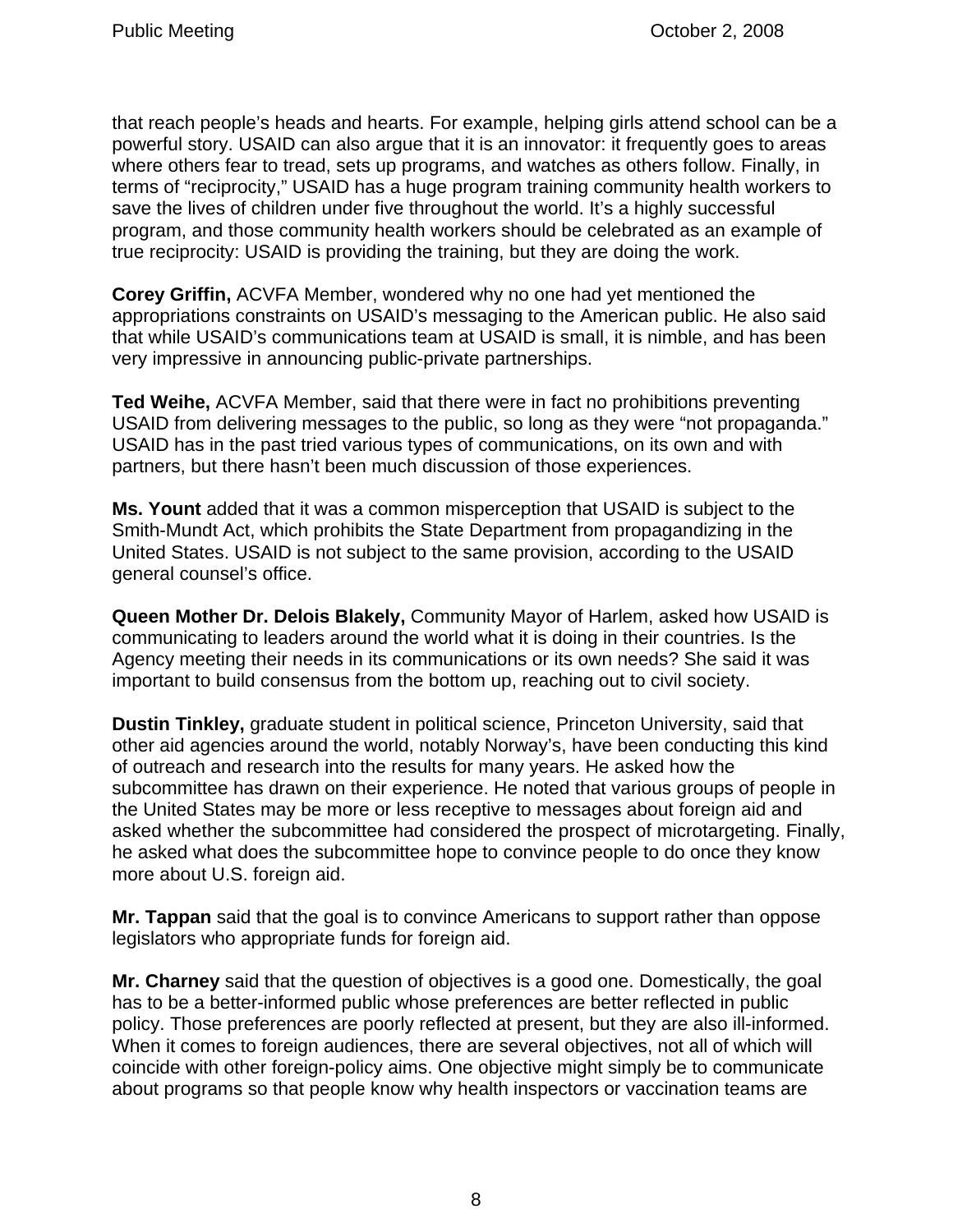coming to their village. A second might be to win friends and influence people in favor of the United States. A third might be to demonstrate through the act of communication a different kind of relationship, because explanation, not doing things in secret, is an aspect of a respectful relationship.

The subcommittee wasn't aware of Norway's work, he said, and would love to hear more about it.

Microtargeting is certainly a good idea, but in this country there's hasn't even been any macrotargeting because there still is not enough good communications research on this topic. We also should recognize that at this point the public knows so little about foreign aid that most opinion polling is actually misleading. People have to know that only 0.5 percent of the federal budget goes to development assistance before opinion polling about foreign aid can be credible.

**Mr. Reese** said he was uncertain how great the payoffs of renewed Biden-Bell-type investments of U.S. government money could really be. For example, colleges and universities are already doing so much more to study the Third World today than they did thirty years ago. The important question is how to explain to professors and students that foreign aid is effective and important. It doesn't matter whether the public knows we spent 0.5 percent of the U.S. budget on foreign aid rather than 2 percent or 40 percent; what matters is whether the public sees impact and believes that progress is being made. Meanwhile, USAID and its NGO partners have assets in the United States public that they don't use well. There are U.S. soldiers fighting in Third World countries rather than in Europe or parts of Asia as in previous generations. There are American churches all over the world. American students now study all over Africa and Latin America rather than merely Italy, Germany, and France. There are many, many immigrants with special knowledge of their home countries' languages and cultures. How might we use these Americans—who understand the world today better than their counterparts of a generation ago did—to improve public awareness and understanding? USAID must convince Americans that America's engagement with the world is important to national security and our long-term economic health, as well as appeal to our humanitarian instincts. And yet NGOs and USAID are often reluctant about being tied to national security interests or foreign policy. We need to help the American public see the link between a good foreign-aid program and our long-term foreign-policy and national security interests.

**Jennifer Guertin** of Johns Hopkins asked whether the subcommittee's recommendations included better use of local media.

**Ms. Yount** said that all overseas campaigns do use local media.

**Pamela Mandel,** a retired foreign-service officer from USAID, said that recently a group of USAID alumni met to discuss creating a working group, one of whose purposes will be to do outreach communications within the United States. As a retired member of the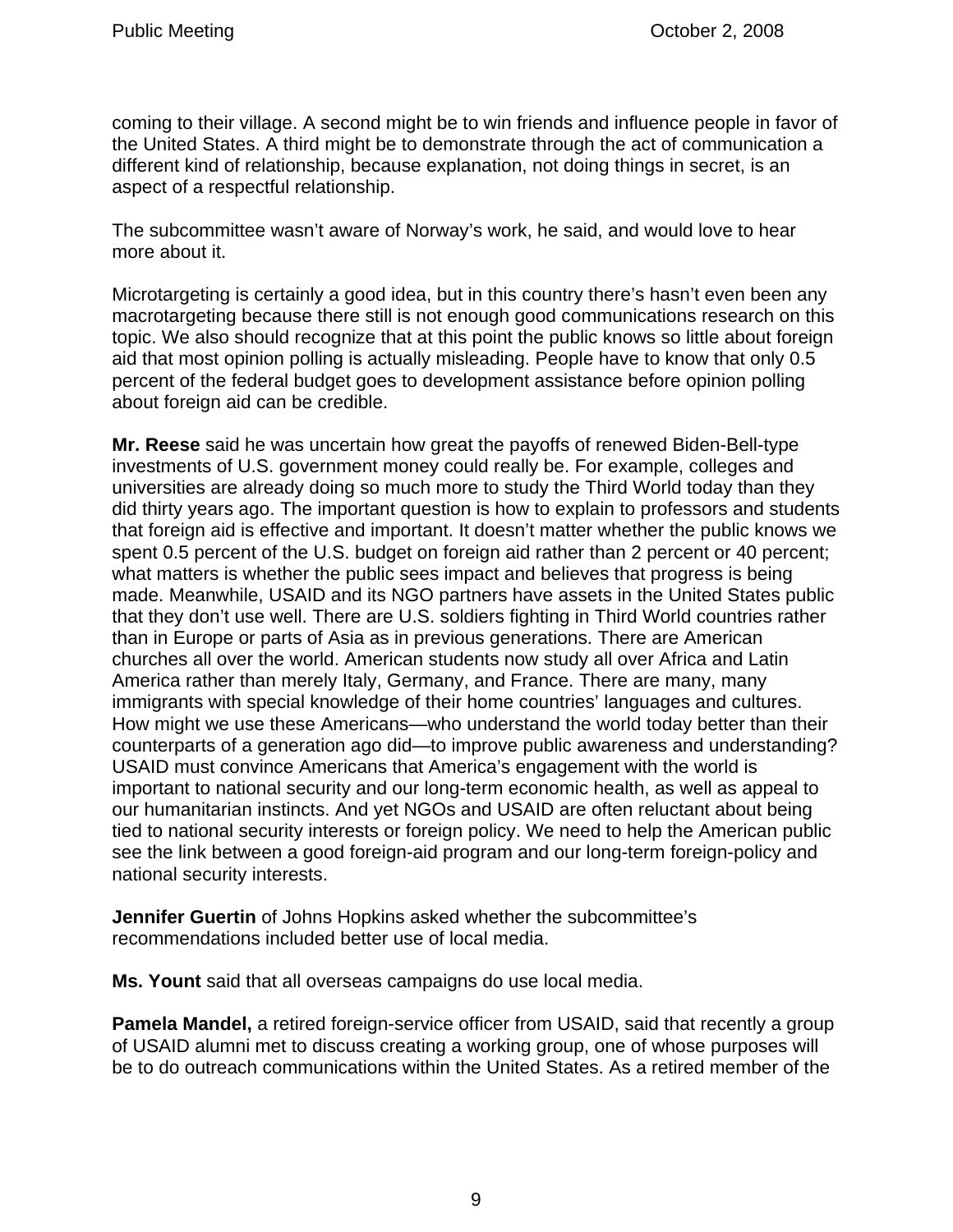government one can work on campaigns and speak in communities in support of foreign aid. Turnout to the first meeting suggests that there is significant interest.

**Ms. Benson** said that the subcommittee would like to speak with that working group soon. USAID's current public relations strategy includes an effort to bring retired foreignservice officers, or former Peace Corps workers, to local gatherings to talk. Their stories could also be posted on social-networking sites like YouTube.

**John Sullivan,** ACVFA Chairman, invited further comments. They should be e-mailed to Jocelyn Rowe at jrowe@usaid.gov.

# **KEYNOTE ADDRESS**

**Henrietta H. Fore,** *Administrator, USAID, and Director of U.S. Foreign Assistance, U.S. Department of State*

Administrator Fore thanked ACVFA for its work over the past year, in particular for the constructive recommendations of its subcommittees and its outreach to the public. She thanked John Sullivan, ACVFA Chair, and Carol Adelman, ACVFA Vice-Chair, for their leadership. She welcomed the newest member of ACVFA, Jack Galbraith, President and CEO of the Catholic Medical Mission Board and previously a member of the Presidential Advisory Council on HIV/AIDS. Finally, she thanked ACVFA Members Helene Gayle and Michael Nyenhuis for helping to organize ACVFA's recent meeting in Atlanta, of which she said she'd heard glowing reports.

Case studies on the linkage between democratic governance and economic growth are available at today's meeting. These studies examine fourteen countries, showing the positive and durable results of foreign-assistance projects. One case study in Egypt highlights the work USAID and its partner, the American Development Foundation, have done to help small business associations build effective networks and thus become better advocates for small and medium-sized enterprises with local and national governing authorities.

The principles of free markets and free societies highlighted in these studies are those that the United States believes in strongly:

- Growth begins with competitive firms.
- Economic governance, laws, and environment drive growth.
- The availability of finance, infrastructure, and an educated and healthy workforce can influence the rate and direction of growth.

Other important principles include the enforcement of anticorruption measures and an independent banking system that is fairly regulated.

The Administrator said that last February she asked ACVFA to consider establishing a new subcommittee focused on ways to strengthen the American consensus for foreign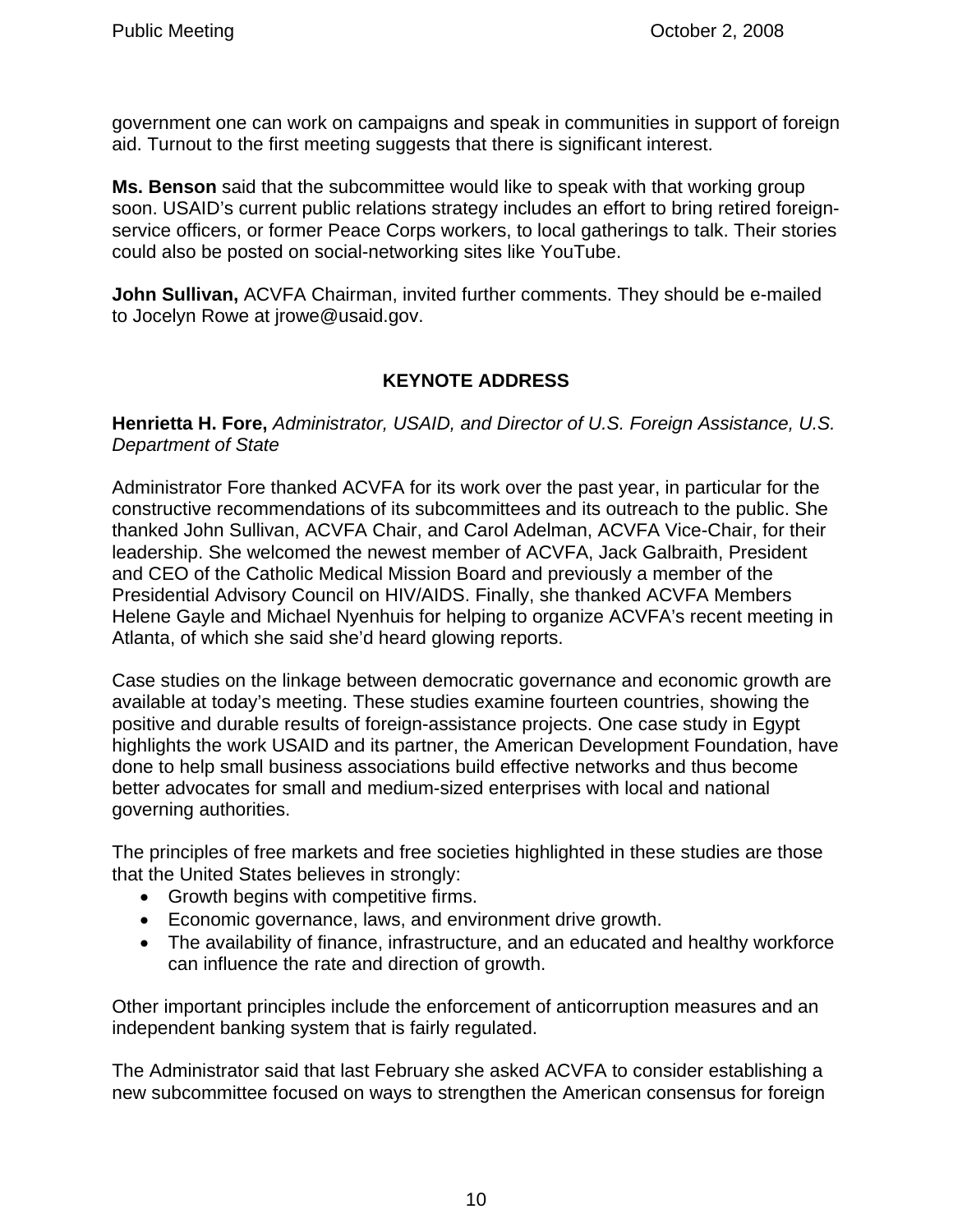assistance. ACVFA has done so, and the Administrator thanked the Public Outreach Subcommittee's co-chairs and members for their work. It is very important to increase public knowledge and understanding of U.S. foreign-assistance activities. The American people need to know how their tax dollars are being used overseas and the successes that their resources have engendered. Overseas, the citizens of countries partnering with the United States must know that the support of their national development plans comes from the American people.

The subcommittee's report highlights the fact that knowledge of U.S. foreign assistance is limited. Neither Americans nor nationals of the more than 100 countries where USAID and its partners have worked, in some cases for decades, know very much about the Agency's efforts. The report encourages USAID to ask current and former USAID staff to explain the Agency's work in their hometowns and overseas, and to continue to make use of the excellent public affairs officers in USAID missions. The draft report reflects numerous consultations and the best thinking of leaders in public affairs. The Administrator said she looked forward to receiving the final version.

At the country level, USAID has successfully implemented public affairs programs in countries such as Indonesia and Lebanon. Within the past few days, the Agency has taken a significant step forward by initiating a new campaign in Pakistan, with the aim of increasing the Pakistani people's awareness and understanding of USAID's partnership with their nation. The campaign, modeled on best practices from the private sector, will be multifaceted, using radio, television, billboards, and print ads. There are still many challenges, but the Agency is seeing better coordination between missions and U.S. embassy public affairs officers. Missions must be sure to allocate the funds needed for public outreach and evaluations to monitor the effectiveness of that outreach.

USAID has now graduated its first two classes of foreign-service officers under the Development Leadership Initiative, and is training a third. John Sullivan and Ted Weihe have had a chance to address these classes, educating them about the important role ACVFA plays in providing advice on behalf of the NGO and PVO community. These new officers are brimming with enthusiasm, idealism, and talent. Again and again they say that working for USAID is a special calling for them.

They represent the talent and diversity that USAID needs: they include an Eagle Scout, a military serviceman, a former Capitol Hill aide, a former aide to a U.S. Supreme Court Justice, journalists, lawyers, social workers, business executives, and entrepreneurs. They speak many languages, all of which will be important for the years ahead. About half are former Peace Corps volunteers. About half have some experience in business. More than half are women. Almost all have experience overseas.

The Administrator thanked all those in the ACVFA community who have helped bring USAID these new foreign-service officers.

The previous week, the Administrator said, she attended the United Nations General Assembly. After President Bush spoke to the General Assembly he attended a USAID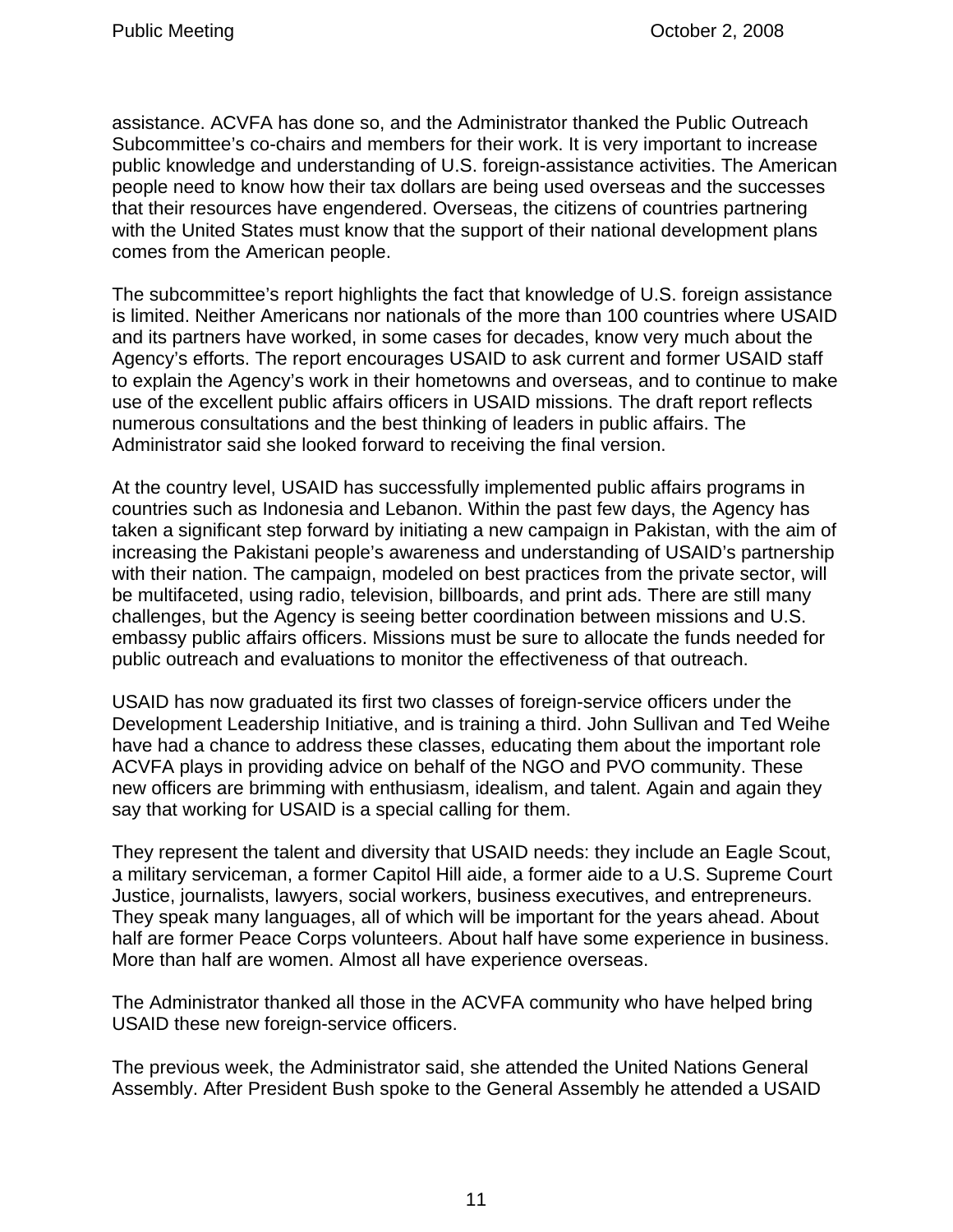working group meeting on food security. The President cares deeply about how public and private sectors can work together to solve global hunger. The working group included the leaders of NGOs, corporations, universities, foundations, and the major multilateral institutions responsible for food assistance. The President talked about how he feels that hunger represents the next wave of assistance challenges, and explained that while the U.S. government has responded with a two-year, \$5 billion initiative, the real onus now lies on the private sector.

USAID also hosted a working group with African heads of state to share thoughts about how to help small farmers throughout Africa and big agribusiness around the world. This interesting discussion will be continued at the World Bank meetings in mid-October. USAID also sponsored an event called MarketPlace, showing some of the videos the Agency has produced about the challenges that we all face and the solutions that the development community has devised. Thousands of people attended.

USAID discussed literacy with First Lady Laura Bush, and took part in the launch of a new literacy fund. The Agency participated in dozens of bilateral meetings with heads of state and senior government officials, discussing malaria, HIV/AIDS, education, science, the environment, elections, democracy, laws, economic growth, and more.

A month ago, the Administrator also represented the United States in Accra, Ghana, at the High-Level Forum on Aid Effectiveness, the midpoint review of progress three years after the Paris Declaration. These three days of intense discussions showcased multidonor projects in which Denmark, the United Kingdom, the Netherlands, Norway, the United States, host countries, and NGOs all worked together. The result of these discussions was a realistically ambitious agenda to accelerate progress toward the goals of the Paris Declaration, called the Accra Agenda for Action (AAA). A few key points about the AAA:

First, it reflects American values. It deepens democratic ownership, recognizes civil society organizations as actors in their own right, and strengthens transparency and mutual accountability for development results.

Second, the AAA arose from broad and deep consultations. Partner countries in the developing world were well prepared and highly organized to achieve their priorities.

Third, the U.S. government and elements of U.S. civil society involved in delivering assistance will have to change in order to meet their commitments and make their aid more effective. It is essential that all reorient their programs so that host country governments are at the center of planning.

USAID also continues to make progress in advancing toward its vision of a Global Development Commons. During the Commons' pilot phase, the Agency has chosen to focus on demonstrating the potential of information and communication technology to transform how the development community discusses issues, does business, and communicates with new partners. Through the Commons, USAID is building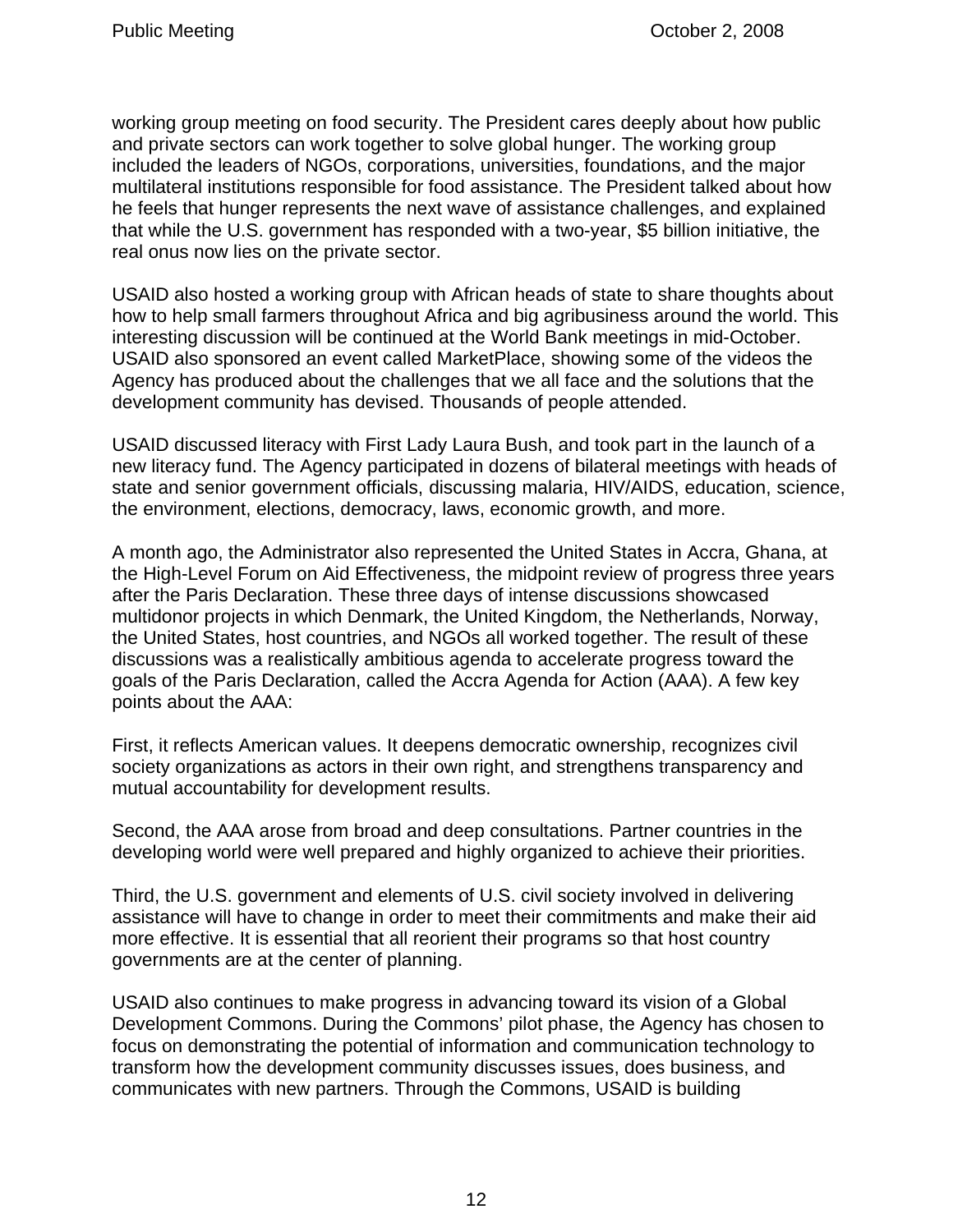partnerships to use Geographic Information Systems (GIS) to track, report, coordinate, and share information. The Commons' first pilot program involves a GIS partnership in West Africa, supporting the African Union's efforts to develop better functioning trade corridors, which should improve the region's prosperity and food security. Its second GIS pilot program focuses on disaster management in Bangladesh.

USAID is also working with Google to upgrade its search tools. Soon any USAID-funded Web site will be accessible through these search engines, as will development information from all U.S. government agencies and departments.

The Administrator closed by offering her thanks again to those in ACVFA for their ideas, energy, and excitement. It is in no small part due to ACVFA's assistance and guidance that USAID is now in the midst of a renaissance. Day by day USAID is building a stronger foreign-service officer corps and stronger partnerships. USAID knows that it must lead among the agencies in the U.S. government, just as the United States must lead in the international community.

### **Discussion and Questions**

**Carol Adelman,** ACVFA Vice Chair, asked whether the idea of public-private partnerships was embedded enough in the foreign-assistance mindset to be bipartisan.

**Administrator Fore** said that many people do have a new outlook, seeing foreign assistance as part of the national interest, their corporate interest, or their organizational interest in a way that crosses all sectors and both parties. But it is not yet embedded enough. USAID is still struggling to open its procurement process, and to overcome limits set internally and by Congress.

**John Sullivan,** ACVFA Chair, noted that Sen. Richard Durbin (D-IL) has submitted legislation to dramatically expand the number of foreign-service officers, as ACVFA has recommended. He asked about the outlook for that legislation in the next Congress. He further noted that there is a pent-up demand for staff in all areas, and opinions may differ about which demands should be met first.

**Administrator Fore** said that Sen. Durbin's bill is a good step forward, but will need to be matched by appropriations. In the spring, Members of Congress who believe in this bill must educate their colleagues.

**Ritu Sharma Fox,** ACVFA Member, pointed out that as people consider new structures and ideas for USAID in a new presidential administration, they tend to talk about what they would like to change. She asked what the Administrator thought USAID should try to retain.

**Administrator Fore** offered two items. First, the new commitment to hiring more staff, because without new blood, organizations become inward-looking. Second, she said her second position as Director of U.S. Foreign Assistance had greatly helped her affect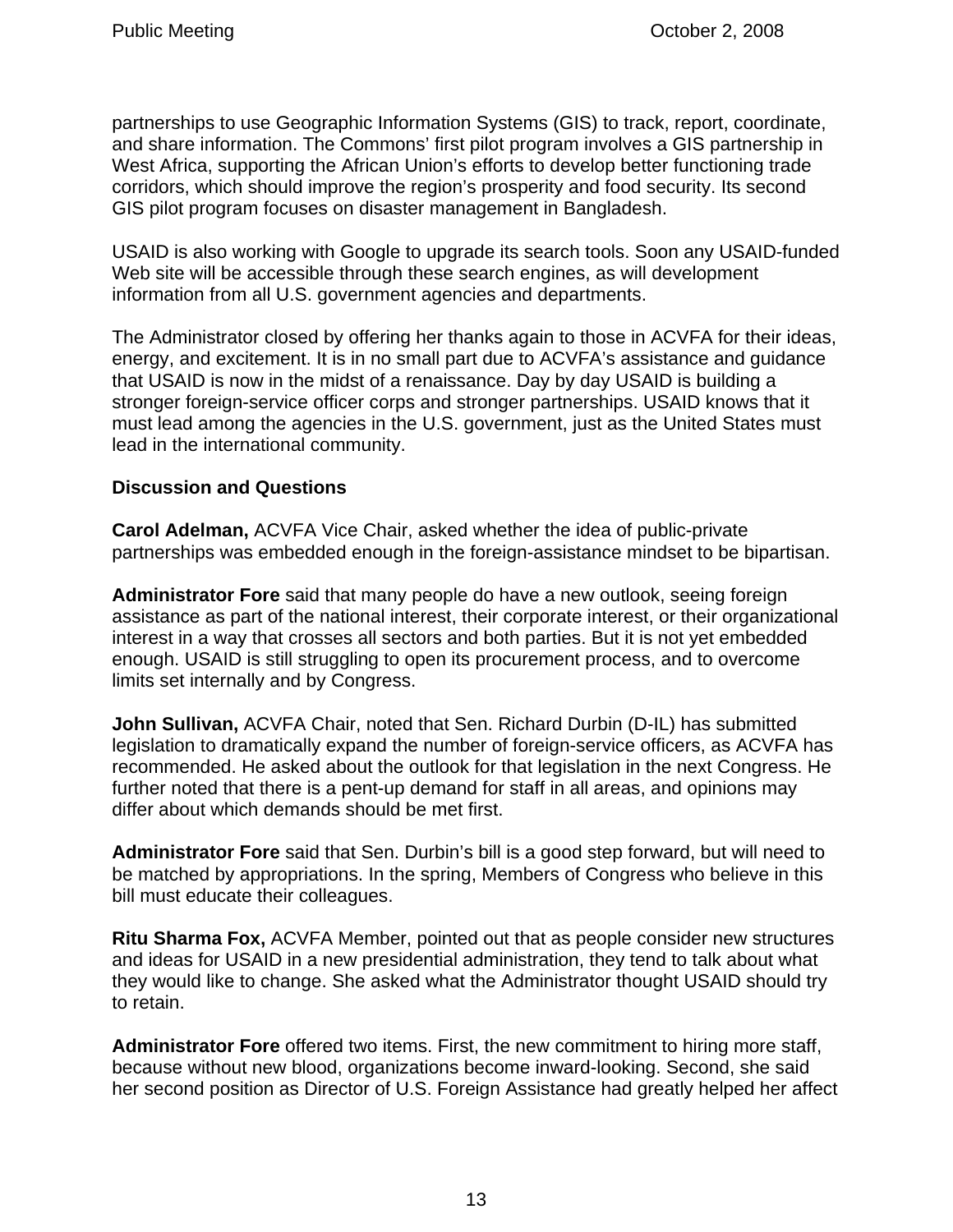USAID's future. Any function that can unite what are otherwise fragmented efforts is very helpful.

**Craig Charney,** President of Charney Research and Member of the ACVFA Subcommittee on Public Outreach, said that some of the people who met with the Administrator at Columbia University are still trying to figure out how they should relate to the Global Development Commons. Is it merely a source of information? Can members of the public supply it with information?

**Administrator Fore** said that the first step is simply better access to information through a more powerful search engine. A second step will be to foster communities of interest to exchange ideas and best practices on important subjects. A third element will consist of a forum to buy and sell services.

**Sam Worthington,** ACVFA Member, said that the ACVFA community has been talking a great deal about earmarks. He asked whether there were ways to organize resources that offered more flexibility at the mission level and preserved funds at a time of potentially shrinking budgets.

**Administrator Fore** said that USAID has struggled to create pools of funds such that when the Agency has needs, it can move money to meet them. What USAID and ACVFA could do now is begin to discuss new ideas to offer the new Congress. Haiti is recovering from hurricanes at the moment, for example, and USAID has health funds to help but no education funds.

**Judith Hermanson,** ACVFA Member, asked how the ACVFA community might be better partners to USAID.

**Administrator Fore** said she would return to ACVFA with an answer.

**Queen Mother Dr. Delois Blakeley,** Community Mayor of Harlem, asked how USAID could improve its partnership relationships with respect to gender issues. She also offered her own product, Queen Mother Coffee, for potential USAID action.

**Bob McAlister,** a former member of the International Rescue Committee, former Peace Corps director in three countries in Africa, former foreign-service officer, and former aide to Sen. Claiborne Pell (D-RI), said that he was very impressed by Administrator Fore. He argued that there should be a bipartisan effort to keep her as Administrator no matter who wins the election.

**Charles Uphouse** of Bread for the World said he was interested in the Administrator's comment about putting developing countries in the driver's seat. He asked how that might come about, and whether it might offer a way of bypassing the earmark process, perhaps under a model similar to the Millennium Challenge Corporation (MCC).